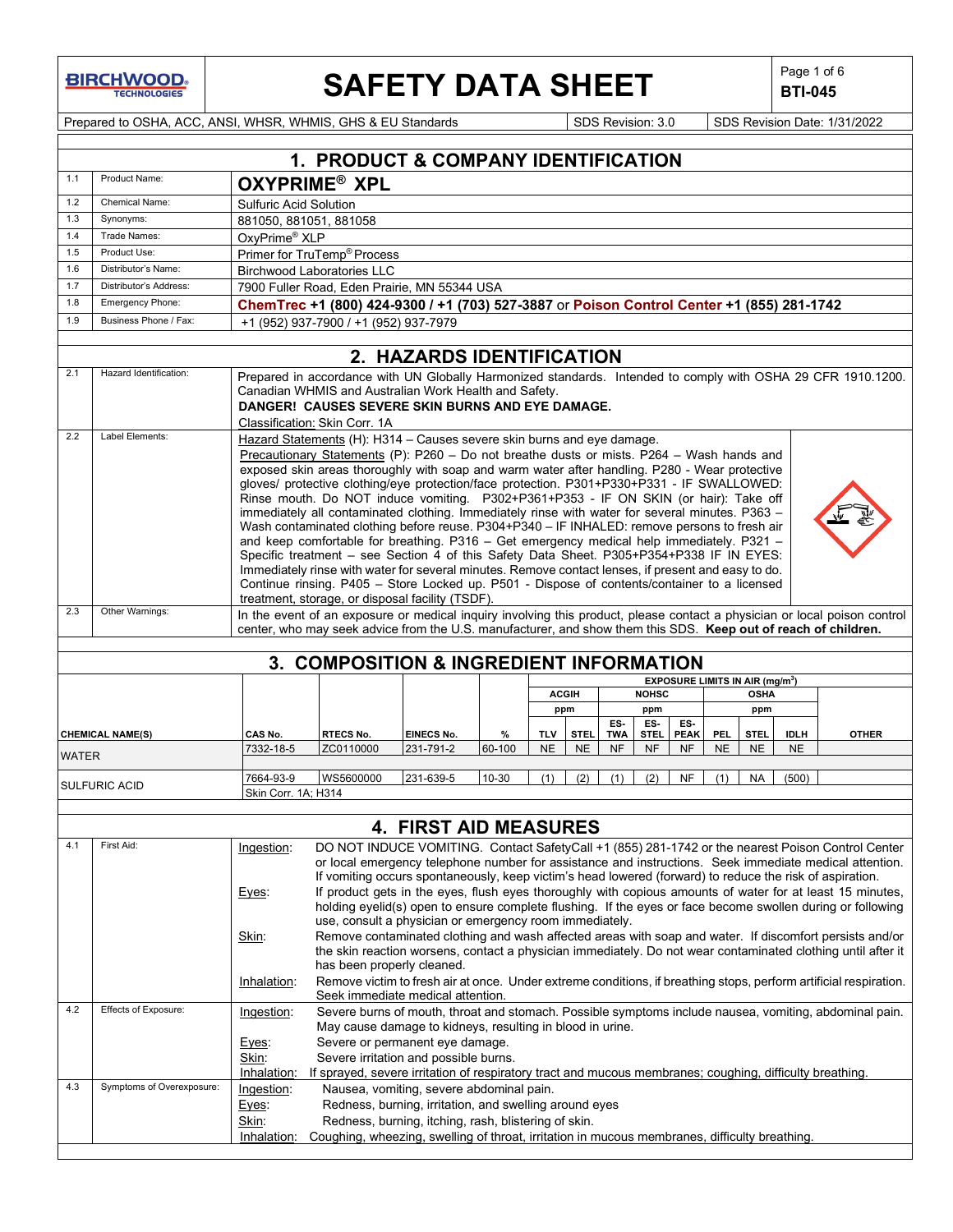**BIRCHWOOD** 

 $\mathbf{I}$ 

# **SAFETY DATA SHEET**  $\left|\begin{array}{c} \text{Page 2 of 6} \\ \text{BIT-045} \end{array}\right|$

**BTI-045**

Prepared to OSHA, ACC, ANSI, WHSR, WHMIS, GHS & EU Standards Superinted SDS Revision: 3.0 SDS Revision Date: 1/31/2022

|      |                                                                                                                                                                                                                                                                                                                                                                                                                                               |                                                                                                                                                                                                                                                                                                                                                                                                                                                                                                                                                                                                                                                                                                                                                                                                                                                                                                                                                                                                                                                                                                                                                                                                                                                     | 4. FIRST AID MEASURES - cont'd          |                      |                    |                          |                     |                                            |                      |              |
|------|-----------------------------------------------------------------------------------------------------------------------------------------------------------------------------------------------------------------------------------------------------------------------------------------------------------------------------------------------------------------------------------------------------------------------------------------------|-----------------------------------------------------------------------------------------------------------------------------------------------------------------------------------------------------------------------------------------------------------------------------------------------------------------------------------------------------------------------------------------------------------------------------------------------------------------------------------------------------------------------------------------------------------------------------------------------------------------------------------------------------------------------------------------------------------------------------------------------------------------------------------------------------------------------------------------------------------------------------------------------------------------------------------------------------------------------------------------------------------------------------------------------------------------------------------------------------------------------------------------------------------------------------------------------------------------------------------------------------|-----------------------------------------|----------------------|--------------------|--------------------------|---------------------|--------------------------------------------|----------------------|--------------|
| 4.4  | Acute Health Effects:<br>May be harmful if inhaled. Material is extremely destructive to the tissue of the mucous membranes and upper respiratory<br>tract. May be harmful if swallowed. Causes burns. May be harmful if absorbed through skin.                                                                                                                                                                                               |                                                                                                                                                                                                                                                                                                                                                                                                                                                                                                                                                                                                                                                                                                                                                                                                                                                                                                                                                                                                                                                                                                                                                                                                                                                     |                                         |                      |                    |                          |                     |                                            |                      |              |
| 4.5  | Chronic Health Effects:                                                                                                                                                                                                                                                                                                                                                                                                                       | May damage the nervous system, kidney and/or liver.                                                                                                                                                                                                                                                                                                                                                                                                                                                                                                                                                                                                                                                                                                                                                                                                                                                                                                                                                                                                                                                                                                                                                                                                 |                                         |                      |                    |                          |                     |                                            |                      |              |
| 4.6  | Target Organs:                                                                                                                                                                                                                                                                                                                                                                                                                                |                                                                                                                                                                                                                                                                                                                                                                                                                                                                                                                                                                                                                                                                                                                                                                                                                                                                                                                                                                                                                                                                                                                                                                                                                                                     | Eyes, skin, lungs (corrosive), kidneys. |                      |                    |                          |                     |                                            |                      |              |
| 4.7  | <b>Medical Conditions</b><br>Aggravated by Exposure:                                                                                                                                                                                                                                                                                                                                                                                          | Pre-existing dermatitis, other skin conditions, and disorders of the target                                                                                                                                                                                                                                                                                                                                                                                                                                                                                                                                                                                                                                                                                                                                                                                                                                                                                                                                                                                                                                                                                                                                                                         |                                         |                      |                    | <b>HEALTH</b>            |                     |                                            |                      | 3            |
|      |                                                                                                                                                                                                                                                                                                                                                                                                                                               | organs (eyes, skin, and respiratory system) or impaired kidney function                                                                                                                                                                                                                                                                                                                                                                                                                                                                                                                                                                                                                                                                                                                                                                                                                                                                                                                                                                                                                                                                                                                                                                             |                                         |                      |                    |                          | <b>FLAMMABILITY</b> |                                            |                      | $\mathbf 0$  |
|      |                                                                                                                                                                                                                                                                                                                                                                                                                                               | may be more susceptible to the effects of this substance.                                                                                                                                                                                                                                                                                                                                                                                                                                                                                                                                                                                                                                                                                                                                                                                                                                                                                                                                                                                                                                                                                                                                                                                           |                                         |                      |                    |                          |                     | <b>PHYSICAL HAZARDS</b>                    |                      | 1            |
|      |                                                                                                                                                                                                                                                                                                                                                                                                                                               |                                                                                                                                                                                                                                                                                                                                                                                                                                                                                                                                                                                                                                                                                                                                                                                                                                                                                                                                                                                                                                                                                                                                                                                                                                                     |                                         |                      |                    |                          |                     |                                            |                      | н            |
|      |                                                                                                                                                                                                                                                                                                                                                                                                                                               |                                                                                                                                                                                                                                                                                                                                                                                                                                                                                                                                                                                                                                                                                                                                                                                                                                                                                                                                                                                                                                                                                                                                                                                                                                                     |                                         |                      |                    | <b>EYES</b>              |                     | <b>PROTECTIVE EQUIPMENT</b><br><b>SKIN</b> | <b>LUNGS</b>         |              |
|      |                                                                                                                                                                                                                                                                                                                                                                                                                                               |                                                                                                                                                                                                                                                                                                                                                                                                                                                                                                                                                                                                                                                                                                                                                                                                                                                                                                                                                                                                                                                                                                                                                                                                                                                     |                                         |                      |                    |                          |                     |                                            |                      |              |
|      |                                                                                                                                                                                                                                                                                                                                                                                                                                               |                                                                                                                                                                                                                                                                                                                                                                                                                                                                                                                                                                                                                                                                                                                                                                                                                                                                                                                                                                                                                                                                                                                                                                                                                                                     | 5. FIREFIGHTING MEASURES                |                      |                    |                          |                     |                                            |                      |              |
| 5.1  | Fire & Explosion Hazards:                                                                                                                                                                                                                                                                                                                                                                                                                     | Non-flammable. May react with metals to release hydrogen gas, which can form explosive mixtures with<br>air.                                                                                                                                                                                                                                                                                                                                                                                                                                                                                                                                                                                                                                                                                                                                                                                                                                                                                                                                                                                                                                                                                                                                        |                                         |                      |                    |                          |                     |                                            |                      |              |
| 5.2  | <b>Extinguishing Methods:</b>                                                                                                                                                                                                                                                                                                                                                                                                                 | Use fire-extinguishing media appropriate for surrounding materials.                                                                                                                                                                                                                                                                                                                                                                                                                                                                                                                                                                                                                                                                                                                                                                                                                                                                                                                                                                                                                                                                                                                                                                                 |                                         |                      |                    |                          |                     |                                            |                      |              |
| 5.3  | <b>Firefighting Procedures:</b>                                                                                                                                                                                                                                                                                                                                                                                                               | As with any fire, firefighters should wear appropriate protective equipment including a MSHA/NIOSH<br>approved or equivalent self-contained breathing apparatus (SCBA) and protective clothing. Fight fires<br>as for surrounding materials. Hazardous decomposition products may be released. Thermal<br>degradation may produce oxides of carbon, and/or nitrogen, hydrocarbons and/or derivatives. Fire<br>should be fought from a safe distance. Keep containers cool until well after the fire is out. Use water<br>spray to cool fire-exposed surfaces and to protect personal. Fight fire upwind. Prevent runoff from fire<br>control or dilution from entering sewers, drains, drinking water supply, or any natural waterway.                                                                                                                                                                                                                                                                                                                                                                                                                                                                                                              |                                         |                      |                    |                          |                     |                                            |                      |              |
|      |                                                                                                                                                                                                                                                                                                                                                                                                                                               | <b>6. ACCIDENTAL RELEASE MEASURES</b>                                                                                                                                                                                                                                                                                                                                                                                                                                                                                                                                                                                                                                                                                                                                                                                                                                                                                                                                                                                                                                                                                                                                                                                                               |                                         |                      |                    |                          |                     |                                            |                      |              |
| 6.1  | Spills:                                                                                                                                                                                                                                                                                                                                                                                                                                       | Before cleaning any spill or leak, individuals involved in spill cleanup must wear appropriate Personal Protective<br>Equipment.<br>For small spills (e.g., < 1 gallon (3.8 L)) wear appropriate personal protective equipment (e.g., goggles, gloves). Maximize<br>ventilation (open doors and windows) and secure all sources of ignition. Remove spilled material with absorbent material<br>and place into appropriate closed container(s) for disposal. Dispose of properly in accordance with local, state and federal<br>regulations. Wash all affected areas and outside of container with plenty of warm water and soap. Remove any<br>contaminated clothing and wash thoroughly before reuse.<br>For large spills (e.g., $\geq$ 1 gallon (3.8 L)), deny entry to all unprotected individuals. Dike and contain spill with inert material<br>(e.g., sand or earth). Use ONLY non-sparking tools for recovery and cleanup. Transfer liquid to containers for recovery<br>or disposal and solid diking material to separate containers for proper disposal. Remove contaminated clothing promptly<br>and wash affected skin areas with soap and water. Keep spills and cleaning runoffs out of municipal sewers and open<br>bodies of water. |                                         |                      |                    |                          |                     |                                            |                      |              |
|      |                                                                                                                                                                                                                                                                                                                                                                                                                                               |                                                                                                                                                                                                                                                                                                                                                                                                                                                                                                                                                                                                                                                                                                                                                                                                                                                                                                                                                                                                                                                                                                                                                                                                                                                     |                                         |                      |                    |                          |                     |                                            |                      |              |
|      | 7. HANDLING & STORAGE INFORMATION                                                                                                                                                                                                                                                                                                                                                                                                             |                                                                                                                                                                                                                                                                                                                                                                                                                                                                                                                                                                                                                                                                                                                                                                                                                                                                                                                                                                                                                                                                                                                                                                                                                                                     |                                         |                      |                    |                          |                     |                                            |                      |              |
| 7.1  | Work & Hygiene Practices:<br>Avoid breathing mists or spray. Avoid eye and skin contact. Wear protective equipment when handling product. Keep out<br>of the reach of children. Do not eat, drink or smoke when handling this product. Wash thoroughly after handling. Do not<br>expose to heat and flame. Use only in ventilated areas. Keep out of the reach of children. Immediately clean-up and<br>decontaminate any spills or residues. |                                                                                                                                                                                                                                                                                                                                                                                                                                                                                                                                                                                                                                                                                                                                                                                                                                                                                                                                                                                                                                                                                                                                                                                                                                                     |                                         |                      |                    |                          |                     |                                            |                      |              |
| 7.2  | Storage & Handling:                                                                                                                                                                                                                                                                                                                                                                                                                           | Use and store in a cool, dry, well-ventilated location (e.g., local exhaust ventilation, fans) away from heat and direct sunlight.<br>Store in acid-resistant containers. Keep containers covered when not in use. Avoid temperatures above 40 °C (120 °F).<br>Keep away from incompatible substances (see Section 10). Protect containers from physical damage.                                                                                                                                                                                                                                                                                                                                                                                                                                                                                                                                                                                                                                                                                                                                                                                                                                                                                    |                                         |                      |                    |                          |                     |                                            |                      |              |
| 7.3  | <b>Special Precautions:</b>                                                                                                                                                                                                                                                                                                                                                                                                                   | Empty containers may retain hazardous product residues.                                                                                                                                                                                                                                                                                                                                                                                                                                                                                                                                                                                                                                                                                                                                                                                                                                                                                                                                                                                                                                                                                                                                                                                             |                                         |                      |                    |                          |                     |                                            |                      |              |
|      |                                                                                                                                                                                                                                                                                                                                                                                                                                               |                                                                                                                                                                                                                                                                                                                                                                                                                                                                                                                                                                                                                                                                                                                                                                                                                                                                                                                                                                                                                                                                                                                                                                                                                                                     |                                         |                      |                    |                          |                     |                                            |                      |              |
|      |                                                                                                                                                                                                                                                                                                                                                                                                                                               | 8. EXPOSURE CONTROLS & PERSONAL PROTECTION                                                                                                                                                                                                                                                                                                                                                                                                                                                                                                                                                                                                                                                                                                                                                                                                                                                                                                                                                                                                                                                                                                                                                                                                          |                                         |                      |                    |                          |                     |                                            |                      |              |
| .8.1 | Exposure Limits:                                                                                                                                                                                                                                                                                                                                                                                                                              |                                                                                                                                                                                                                                                                                                                                                                                                                                                                                                                                                                                                                                                                                                                                                                                                                                                                                                                                                                                                                                                                                                                                                                                                                                                     | <b>ACGIH</b>                            |                      | <b>NOHSC</b>       |                          |                     | <b>OSHA</b>                                |                      | <b>OTHER</b> |
|      | ppm (mg/m <sup>3</sup> )                                                                                                                                                                                                                                                                                                                                                                                                                      |                                                                                                                                                                                                                                                                                                                                                                                                                                                                                                                                                                                                                                                                                                                                                                                                                                                                                                                                                                                                                                                                                                                                                                                                                                                     |                                         |                      | ES.                | ES-                      |                     |                                            |                      |              |
|      |                                                                                                                                                                                                                                                                                                                                                                                                                                               | <b>CHEMICAL NAME(S)</b><br><b>SULFURIC ACID</b>                                                                                                                                                                                                                                                                                                                                                                                                                                                                                                                                                                                                                                                                                                                                                                                                                                                                                                                                                                                                                                                                                                                                                                                                     | TLV<br><b>STEL</b><br>(2)<br>(1)        | <b>ES-TWA</b><br>(1) | <b>STEL</b><br>(2) | <b>PEAK</b><br><b>NF</b> | PEL<br>(1)          | <b>STEL</b><br>NA                          | <b>IDLH</b><br>(500) |              |
| 8.2  | Ventilation & Engineering<br>Controls:                                                                                                                                                                                                                                                                                                                                                                                                        | Use local or general exhaust ventilation to effectively remove and prevent buildup of vapors or mist generated from the<br>handling of this product. Ensure appropriate decontamination equipment is available (e.g., sink, safety shower, eye-wash<br>station)                                                                                                                                                                                                                                                                                                                                                                                                                                                                                                                                                                                                                                                                                                                                                                                                                                                                                                                                                                                     |                                         |                      |                    |                          |                     |                                            |                      |              |
| 8.3  | Respiratory Protection:                                                                                                                                                                                                                                                                                                                                                                                                                       | In instances where vapors or sprays of this product are generated, and respiratory protection is needed,<br>use only protection authorized by 29 CFR §1910.134, applicable U.S. State regulations, or the Canadian<br>CAS Standard Z94.4-93 and applicable standards of Canadian Provinces, EC member States, or<br>Australia.                                                                                                                                                                                                                                                                                                                                                                                                                                                                                                                                                                                                                                                                                                                                                                                                                                                                                                                      |                                         |                      |                    |                          |                     |                                            |                      |              |
| 8.4  | Eye Protection:                                                                                                                                                                                                                                                                                                                                                                                                                               | Safety glasses with side shields must be used when handling or using this product. A protective face<br>shield is also recommended.                                                                                                                                                                                                                                                                                                                                                                                                                                                                                                                                                                                                                                                                                                                                                                                                                                                                                                                                                                                                                                                                                                                 |                                         |                      |                    |                          |                     |                                            |                      |              |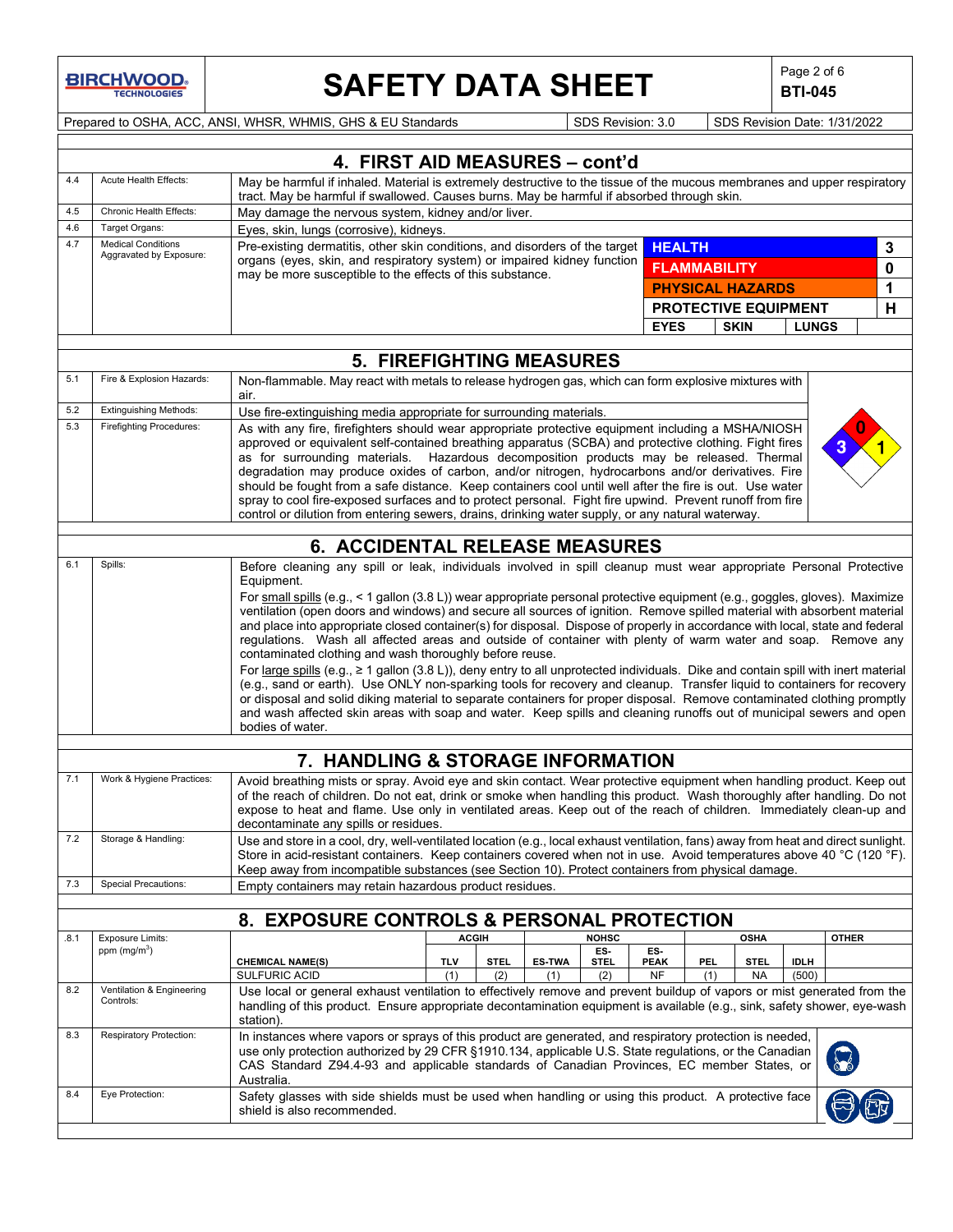

# **SAFETY DATA SHEET Page 3 of 6**<br>BTI-045

**BTI-045**

Prepared to OSHA, ACC, ANSI, WHSR, WHMIS, GHS & EU Standards Superinted SDS Revision: 3.0 SDS Revision Date: 1/31/2022

### **8. EXPOSURE CONTROLS & PERSONAL PROTECTION – cont'd** 8.5 Hand Protection: Wear protective, chemical-resistant gloves (e.g., neoprene) when using or handling this product. 8.6 Body Protection: A chemical resistant apron and/or protective clothing are recommended when handling or using this R product.

|      | 9. PHYSICAL & CHEMICAL PROPERTIES       |                                               |  |  |
|------|-----------------------------------------|-----------------------------------------------|--|--|
| 9.1  | Appearance:                             | Grayish brown liquid                          |  |  |
| 9.2  | Odor:                                   | <b>Odorless</b>                               |  |  |
| 9.3  | Odor Threshold:                         | <b>NA</b>                                     |  |  |
| 9.4  | pH:                                     | < 1.0                                         |  |  |
| 9.5  | Melting Point/Freezing Point:           | <b>NA</b>                                     |  |  |
| 9.6  | Initial Boiling Point/Boiling<br>Range: | > 100 °C (> 212 °F)                           |  |  |
| 9.7  | Flashpoint:                             | <b>NA</b>                                     |  |  |
| 9.8  | Upper/Lower Flammability<br>Limits:     | <b>NA</b>                                     |  |  |
| 9.9  | Vapor Pressure:                         | <b>NA</b>                                     |  |  |
| 9.10 | Vapor Density:                          | <b>NA</b>                                     |  |  |
| 9.11 | Relative Density:                       | 1.14                                          |  |  |
| 9.12 | Solubility:                             | Miscible                                      |  |  |
| 9.13 | Partition Coefficient (log Pow):        | <b>NA</b>                                     |  |  |
| 9.14 | Autoignition Temperature:               | <b>NA</b>                                     |  |  |
| 9.15 | Decomposition Temperature:              | <b>NA</b>                                     |  |  |
| 9.16 | Viscosity:                              | <b>NA</b>                                     |  |  |
| 9.17 | Other Information:                      | Evaporation Rate: $> 1.0$ (ethyl ether = 1.0) |  |  |
|      |                                         |                                               |  |  |

|      | <b>10. STABILITY &amp; REACTIVITY</b>       |                                                                                                                                                          |  |  |  |
|------|---------------------------------------------|----------------------------------------------------------------------------------------------------------------------------------------------------------|--|--|--|
| 10.1 | Stability:                                  | Stable at normal temperatures.                                                                                                                           |  |  |  |
| 10.2 | <b>Hazardous Decomposition</b><br>Products: | Thermal decomposition may produce oxides of carbon, formic acid.                                                                                         |  |  |  |
|      | 10.3 Hazardous Polymerization:              | Will not occur.                                                                                                                                          |  |  |  |
| 10.4 | Conditions to Avoid:                        | Excessive heat, shock, friction, incompatible substances.                                                                                                |  |  |  |
| 10.5 | Incompatible Substances:                    | Cyanides, strong oxidizers, strong bases, water-reactive substances, chlorinated cleaners or sanitizers, metals such as<br>aluminum, zinc and magnesium. |  |  |  |

## **11. TOXICOLOGICAL INFORMATION**

| 11.1 | Routes of Entry:                                                                        | Inhalation:<br><b>YES</b>                                                                                                                                                                                                                      | Absorption: | <b>YFS</b> | Ingestion: | <b>YES</b> |
|------|-----------------------------------------------------------------------------------------|------------------------------------------------------------------------------------------------------------------------------------------------------------------------------------------------------------------------------------------------|-------------|------------|------------|------------|
| 11.2 | <b>Toxicity Data:</b>                                                                   | Sulfuric Acid: LD <sub>50,</sub> oral, rat: 2140 mg/kg                                                                                                                                                                                         |             |            |            |            |
| 11.3 | Acute Toxicity:                                                                         | See Section 4.4                                                                                                                                                                                                                                |             |            |            |            |
| 11.4 | Chronic Toxicity:                                                                       | See Section 4.5                                                                                                                                                                                                                                |             |            |            |            |
| 11.5 | Suspected Carcinogen:                                                                   | IARC has classified "strong inorganic acid mists containing sulfuric acid" as Category 1, a known human carcinogen. This<br>classification applies only to mists containing sulfuric acid and not to sulfuric acid or sulfuric acid solutions. |             |            |            |            |
| 11.6 | Reproductive Toxicity:                                                                  | This product is not reported to cause reproductive toxicity in humans.                                                                                                                                                                         |             |            |            |            |
|      | Mutagenicity:                                                                           | This product is not reported to produce mutagenic effects in humans.                                                                                                                                                                           |             |            |            |            |
|      | Embryotoxicity:                                                                         | This product is not reported to produce embryotoxic effects in humans.                                                                                                                                                                         |             |            |            |            |
|      | This product is not reported to cause teratogenic effects in humans.<br>Teratogenicity: |                                                                                                                                                                                                                                                |             |            |            |            |
|      | Reproductive Toxicity:                                                                  | This product is not reported to cause reproductive effects in humans.                                                                                                                                                                          |             |            |            |            |
| 11.7 | Irritancy of Product:                                                                   | See Section 4.2                                                                                                                                                                                                                                |             |            |            |            |
| 11.8 | <b>Biological Exposure Indices:</b>                                                     | <b>NE</b>                                                                                                                                                                                                                                      |             |            |            |            |
| 11.9 | Physician Recommendations:                                                              | Treat symptomatically.                                                                                                                                                                                                                         |             |            |            |            |
|      |                                                                                         |                                                                                                                                                                                                                                                |             |            |            |            |
|      |                                                                                         | <b>12. ECOLOGICAL INFORMATION</b>                                                                                                                                                                                                              |             |            |            |            |
| 12.1 | <b>Environmental Stability:</b>                                                         | No data available                                                                                                                                                                                                                              |             |            |            |            |
| 12.2 | Effects on Plants & Animals:                                                            | No data available.                                                                                                                                                                                                                             |             |            |            |            |
| 12.3 | Effects on Aquatic Life:                                                                | There are no specific data available for this product; however, very large releases of this product may be harmful or fatal<br>to overexposed aquatic life.                                                                                    |             |            |            |            |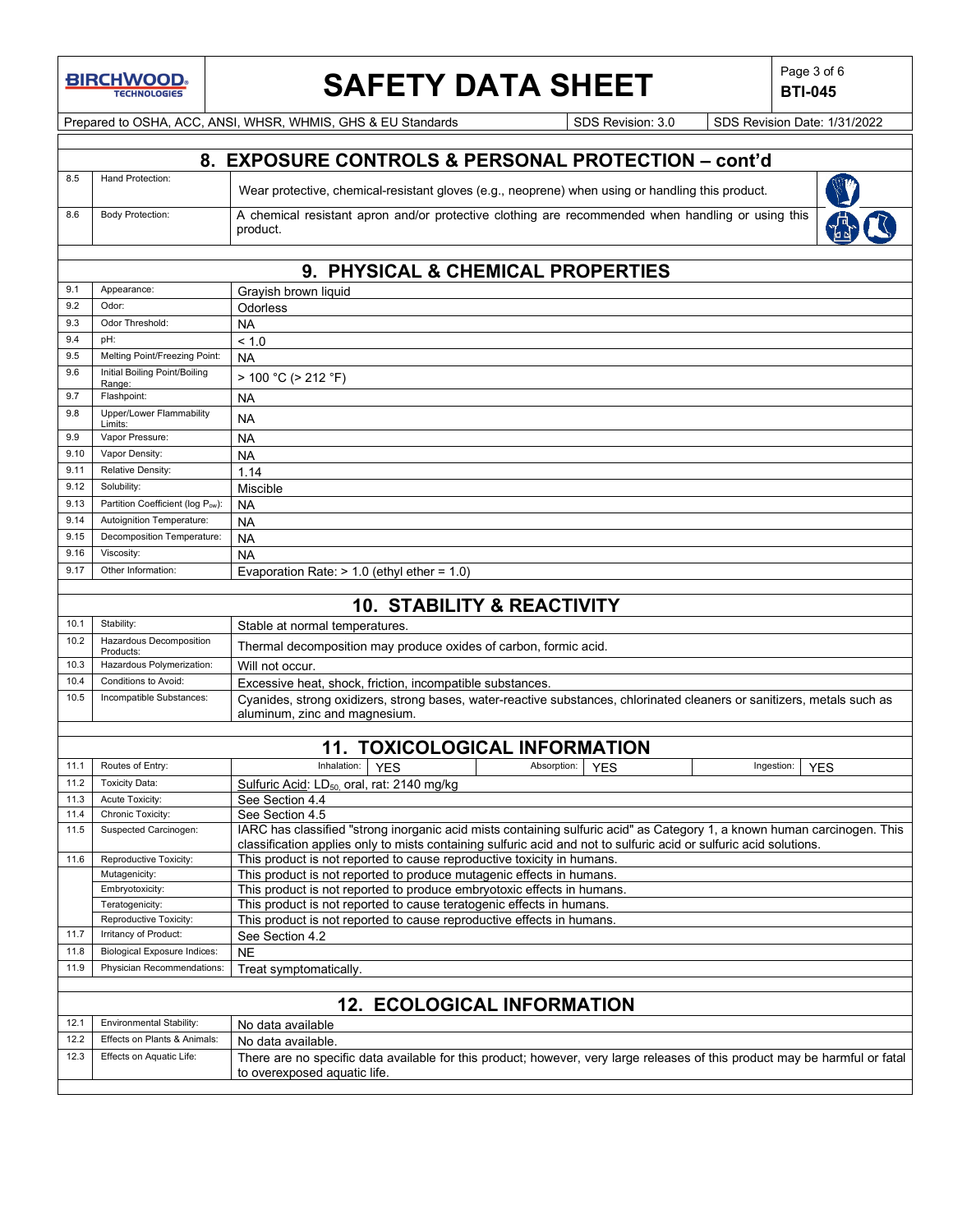

# **SAFETY DATA SHEET**  $\left|\begin{array}{c} \text{Page 4 of 6} \\ \text{BTI-045} \end{array}\right|$

**BTI-045**

Prepared to OSHA, ACC, ANSI, WHSR, WHMIS, GHS & EU Standards Superinted SDS Revision: 3.0 SDS Revision Date: 1/31/2022

|      | <b>13. DISPOSAL CONSIDERATIONS</b> |                                                                                                                                                                                                                                                                                                                                                                                                                                                                              |  |  |  |
|------|------------------------------------|------------------------------------------------------------------------------------------------------------------------------------------------------------------------------------------------------------------------------------------------------------------------------------------------------------------------------------------------------------------------------------------------------------------------------------------------------------------------------|--|--|--|
| 13.7 | Waste Disposal:                    | Review current local, state and federal laws, codes, statutes and regulations to determine current status and appropriate<br>disposal method for the ingredients listed in Section 2. Any disposal practice must be in compliance with local, state, and<br>federal laws and regulations. Contact the appropriate agency for specific information. Treatment, transport, storage and<br>disposal of hazardous waste must be provided by a licensed facility or waste hauler. |  |  |  |
|      | 13.2 Special Considerations:       | U.S. EPA Hazardous Waste – Characteristic - Corrosive (D002)                                                                                                                                                                                                                                                                                                                                                                                                                 |  |  |  |

### **14. TRANSPORTATION INFORMATION**

The basic description (ID Number, proper shipping name, hazard class & division, packing group) is shown for each mode of transportation. Additional descriptive information may be required by 49 CFR, IATA/ICAO, IMDG and the CTDGR.

| 14.1 | 49 CFR (GND):        | CONSUMER COMMODITY, ORM-D (IP VOL $\leq$ 5.0 L) - until 12/31/2020   |           |
|------|----------------------|----------------------------------------------------------------------|-----------|
|      |                      | UN2796, SULFURIC ACID, 8, IILTD QTY (IP VOL $\leq 1.0$ L)            |           |
| 14.2 | IATA (AIR):          | UN2796, SULFURIC ACID, 8, II, LTD QTY (IP VOL $\leq$ 0.1 L), PI Y840 |           |
| 14.3 | IMDG (OCN):          | UN2796, SULFURIC ACID, 8, II, LTD QTY (IP VOL $\leq 1.0$ L)          |           |
| 14.4 | TDGR (Canadian GND): | UN2796, SULFURIC ACID, 8, II, LTD QTY (IP VOL $\leq 1.0$ L)          | CORROSIVE |
| 14.5 | ADR/RID (EU):        | UN2796, SULFURIC ACID, 8, II, LTD QTY (IP VOL $\leq 1.0$ L)          |           |
| 14.6 | SCT (MEXICO):        | UN2796, ACIDO SULFURICO, 8, II, CANTIDAD LIMITADA (IP VOL ≤ 1.0 L)   |           |
| 14.7 | ADGR (AUS):          | UN2796, SULFURIC ACID, 8, II, LTD QTY (IP VOL $\leq 1.0$ L)          |           |

## **15. REGULATORY INFORMATION**

| 15.2 | <b>SARA TPQ:</b>                   |                                                                                                                                                                                                                                                                                                                                                                                                                                                                                                                                                                                                                                                                                                                                                                                                                                                                                                                                                                                                                                                                                                                                    |
|------|------------------------------------|------------------------------------------------------------------------------------------------------------------------------------------------------------------------------------------------------------------------------------------------------------------------------------------------------------------------------------------------------------------------------------------------------------------------------------------------------------------------------------------------------------------------------------------------------------------------------------------------------------------------------------------------------------------------------------------------------------------------------------------------------------------------------------------------------------------------------------------------------------------------------------------------------------------------------------------------------------------------------------------------------------------------------------------------------------------------------------------------------------------------------------|
|      |                                    | Sulfuric Acid: 454 kg (1,000 lbs)                                                                                                                                                                                                                                                                                                                                                                                                                                                                                                                                                                                                                                                                                                                                                                                                                                                                                                                                                                                                                                                                                                  |
| 15.3 | <b>TSCA Inventory Status:</b>      | The components of this product are listed on the TSCA Inventory.                                                                                                                                                                                                                                                                                                                                                                                                                                                                                                                                                                                                                                                                                                                                                                                                                                                                                                                                                                                                                                                                   |
| 15.4 | <b>CERCLA Reportable Quantity:</b> | <b>NA</b>                                                                                                                                                                                                                                                                                                                                                                                                                                                                                                                                                                                                                                                                                                                                                                                                                                                                                                                                                                                                                                                                                                                          |
| 15.5 | Other Federal Requirements:        | Sulfuric acid is listed as a Hazardous Substance under the CWA. None of the chemicals in this product are listed as<br>Priority Pollutants under the CWA. None of the chemicals in this product are listed as Toxic Pollutants under the CWA.                                                                                                                                                                                                                                                                                                                                                                                                                                                                                                                                                                                                                                                                                                                                                                                                                                                                                      |
| 15.6 | Other Canadian Regulations:        | This product has been classified according to the hazard criteria of the HPR and the SDS contains<br>all of the information required by the HPR. The components of this product are listed on the<br>DSL/NDSL. None of the components of this product are listed on the Priorities Substances List.<br>WHMIS Class E (Corrosive Material). WHMIS Class D2B (Materials causing other toxic effects).                                                                                                                                                                                                                                                                                                                                                                                                                                                                                                                                                                                                                                                                                                                                |
| 15.7 | State Regulatory Information:      | Sulfuric Acid is found on the following state criteria lists: Florida Toxic Substances List (FL), Massachusetts Hazardous<br>Substances List (MA), Minnesota Hazardous Substances List (MN), New Jersey Right-to-Know List (NJ), Pennsylvania<br>Right-to-Know List (PA), and Washington Permissible Exposures List (WA).<br>No other ingredients in this product, present in a concentration of 1.0% or greater, are listed on any of the following state<br>criteria lists: California Proposition 65 (CA65), Delaware Air Quality Management List (DE), Florida Toxic Substances<br>List (FL), Massachusetts Hazardous Substances List (MA), Michigan Critical Substances List (MI), Minnesota Hazardous<br>Substances List (MN), New Jersey Right-to-Know List (NJ), New York Hazardous Substances List (NY), Pennsylvania<br>Right-to-Know List (PA), Washington Permissible Exposures List (WA), Wisconsin Hazardous Substances List (WI). This<br>product does not contain any chemicals known to the State of California to cause cancer or other reproductive harm. For<br>more information go to www.P65Warnings.ca.gov. |
| 15.8 | Other Requirements:                | This product is found on the following inventory lists: Australia - AICS, China – IECSC, Europe – ELINCS/EINEC,<br>Japan – ENCS; Korea – KECI; New Zealand – NZIoC; {Philippines – PICCS; USA – TSCA                                                                                                                                                                                                                                                                                                                                                                                                                                                                                                                                                                                                                                                                                                                                                                                                                                                                                                                               |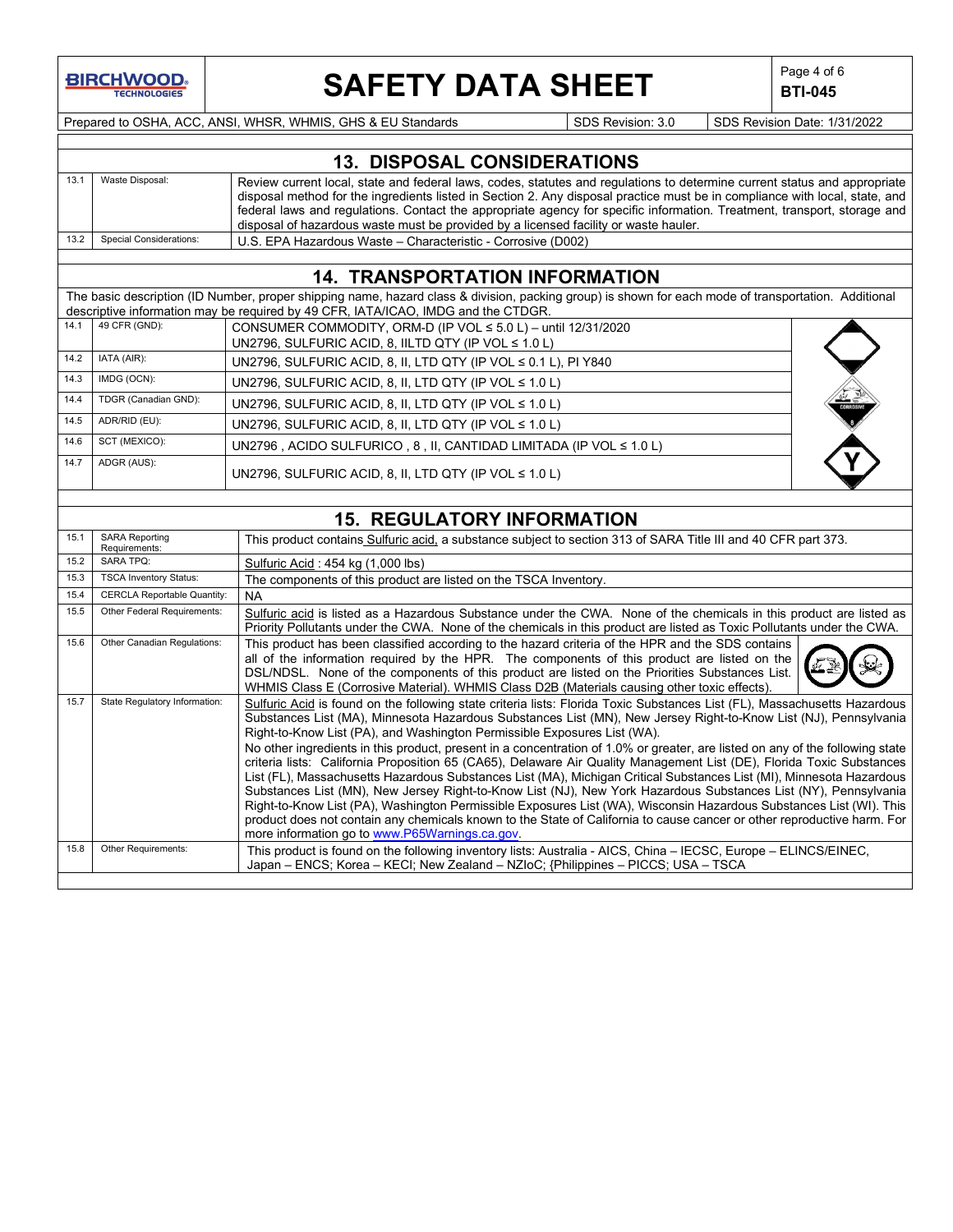

# **SAFETY DATA SHEET**  $\left|\begin{array}{cc} \text{Page 5 of 6} \\ \text{BIT-045} \end{array}\right|$

**BTI-045**

Prepared to OSHA, ACC, ANSI, WHSR, WHMIS, GHS & EU Standards Superinted SDS Revision: 3.0 SDS Revision Date: 1/31/2022

|      |                      | <b>16. OTHER INFORMATION</b>                                                                                                                                                |                                                                                                                                                                                                                                                                                                                                                                                                                                                                                                                                                                                                                                                                                                                                                                                                                         |
|------|----------------------|-----------------------------------------------------------------------------------------------------------------------------------------------------------------------------|-------------------------------------------------------------------------------------------------------------------------------------------------------------------------------------------------------------------------------------------------------------------------------------------------------------------------------------------------------------------------------------------------------------------------------------------------------------------------------------------------------------------------------------------------------------------------------------------------------------------------------------------------------------------------------------------------------------------------------------------------------------------------------------------------------------------------|
| 16.1 | Other Information:   |                                                                                                                                                                             | <b>DANGER! CAUSES SEVERE SKIN BURNS AND EYE DAMAGE.</b> Do not breathe dusts or mists. Wash hands and<br>exposed skin areas thoroughly with soap and warm water after handling. Wear protective gloves/ protective clothing/eye<br>protection/face protection. IF SWALLOWED: Rinse mouth. Do NOT induce vomiting. IF ON SKIN (or hair): Take off<br>immediately all contaminated clothing. Immediately rinse skin with water for several minutes. Wash contaminated clothing<br>before reuse. Immediately call a POISON CENTER or doctor/physician. Specific treatment - see Section 4 of this Safety<br>Data Sheet. IF IN EYES: Immediately rinse with water for several minutes. Remove contact lenses, if present and easy to<br>do. Continue rinsing. Store Locked up. KEEP LOCKED UP AND OUT OF REACH OF CHILDREN. |
| 16.2 | Terms & Definitions: | See last page of this Safety Data Sheet.                                                                                                                                    |                                                                                                                                                                                                                                                                                                                                                                                                                                                                                                                                                                                                                                                                                                                                                                                                                         |
| 16.3 | Disclaimer:          | edition.                                                                                                                                                                    | This Safety Data Sheet is offered pursuant to OSHA's Hazard Communication Standard, 29 CFR §1910.1200. Other<br>government regulations must be reviewed for applicability to this product. To the best of ShipMate's & Birchwood<br>Technologies' knowledge, the information contained herein is reliable and accurate as of this date; however, accuracy,<br>suitability or completeness is not guaranteed and no warranties of any type, either expressed or implied, are provided.<br>The information contained herein relates only to the specific product(s). If this product(s) is combined with other materials,<br>all component properties must be considered. Data may be changed from time to time. Be sure to consult the latest                                                                            |
| 16.4 | Prepared for:        | <b>Birchwood Technologies</b><br>7900 Fuller Road<br>Eden Prairie, MN 55344 USA<br>Tel: +1 (952) 937-7900<br>Fax: +1 (952) 937-7979<br>http://www.birchwoodtechnologies.com | <b>BIRCHWOOD</b><br><b>TECHNOLOGIES</b>                                                                                                                                                                                                                                                                                                                                                                                                                                                                                                                                                                                                                                                                                                                                                                                 |
| 16.5 | Prepared by:         | ShipMate, Inc.<br>P.O. Box 787<br>Sisters, Oregon 97759-0787 USA<br>Tel: +1 (310) 370-3600<br>Fax: +1 (310) 370-5700<br>http://www.shipmate.com                             | Training & Consulting                                                                                                                                                                                                                                                                                                                                                                                                                                                                                                                                                                                                                                                                                                                                                                                                   |